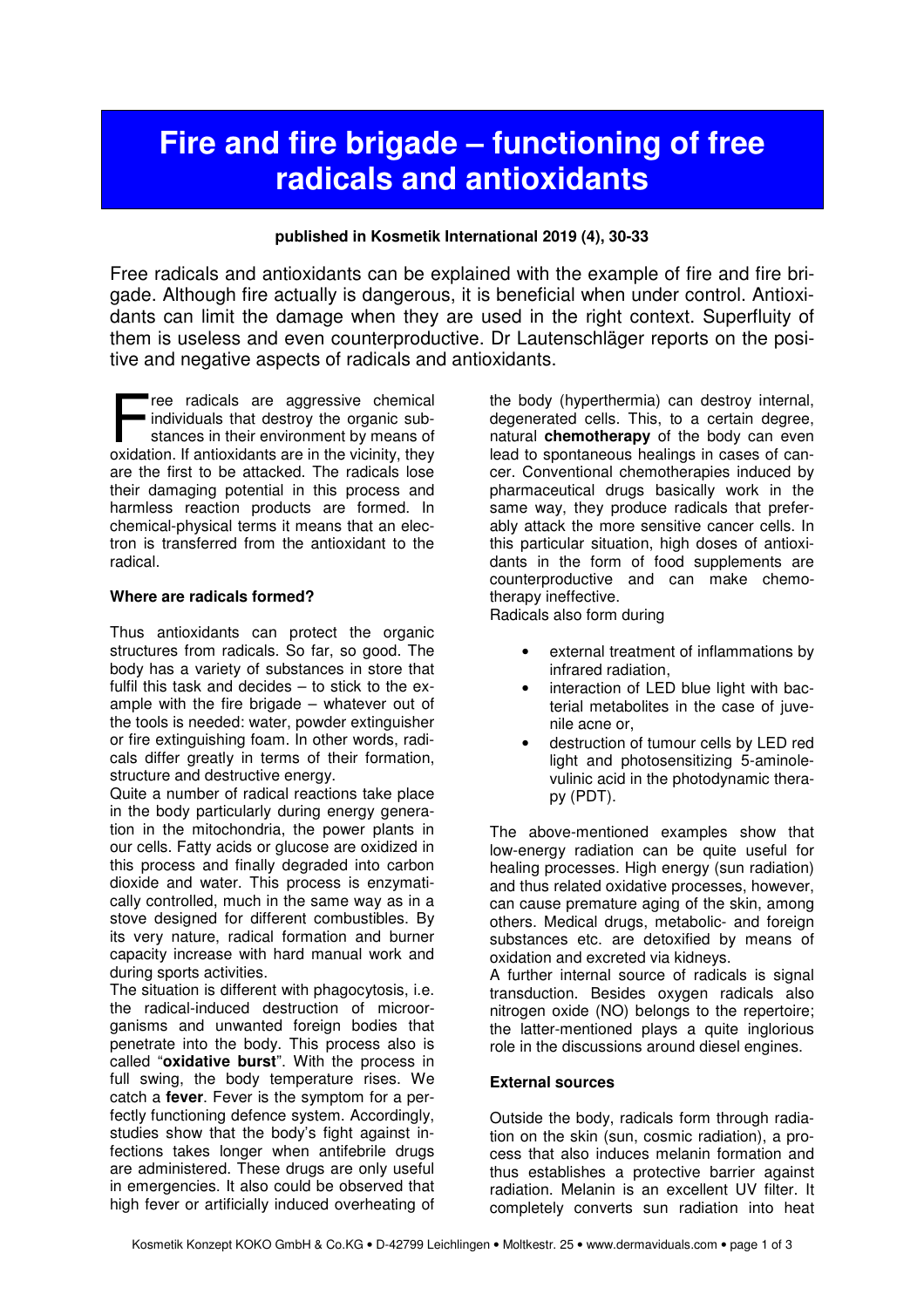without formation of further radicals. Melanin, however, should not be overcharged with this task. Hence, slowly adapting to the sun and applying sun protection products with UV filters in the case of high radiation exposure are useful remedies to avoid skin damages such as melanoma and actinic keratosis. Completely inhibiting the melanin formation twenty-fourseven with UV filters and antioxidants is not purposeful, though.

Radionuclide radiation also leads to radical formation. In terms of external radiation, mainly the γ-radiation is relevant particularly in cases where the skin is the passageway for radiation. Besides administering lipid substances, the preservation of the NMF (Natural Moisturizing Factor) by applying amino acids and urea is important since they do not only retain the moisture but also have **radical scavenging**  functions, similar to antioxidants. They react, above all, with the atmospheric nitrogen oxide radicals  $NO$  and  $NO<sub>2</sub>$  to form elementary nitrogen and the natural alpha-hydroxy acids of the body.

Catalysts for the radical formation in radiationand thermal stress conditions are the traces of heavy metals such as iron that get on the skin with dust or find their way into cosmetics when using jar products and thus accelerate the spoilage. That is why often complexing agents, such as phosphates, citric acid and EDTA, are added to these preparations. They bind and inactivate heavy metals such as iron. The highly effective EDTA, however, is being discussed due to its persistence and the chemical bonding of physiological iron.

Radicals do not only form in the combustion engines of motor vehicles, ships and airplanes but also abundantly occur in natural surroundings through interaction of herbal emissions and sun radiation as well as through electric discharge and smog weather conditions.

## **Protection measures**

The term "**Reactive Oxygen Species**" (ROS) summarizes radicals and other reactive oxygen derivatives and the term "**Reactive Nitrogen Species**" (RNS) refers to nitrogen-derived radicals. The most important ROS are hydroxyl radicals, superoxide anion, hydrogen peroxide, singlet oxygen, ozone as well as organic hydroperoxides, peroxy- and alkoxy-radicals. The latter mentioned form during the oxidation of lipids. Nitrogen monoxide (NO) and peroxynitrite anion belong to the group of RNS.

The list of reactive compounds implies that humans just as all other living organisms have been exposed to a mix of ROS and RNS since the year one and that they obviously have developed effective protection measures to con-

trol internal and external radicals in order to keep damages at a minimum. In other words, when things get out of hand there is a mix of perfectly balanced physiological antioxidants available.

Among them are selective antioxidants that are specialized in the internal protection and monitoring of a definite ROS, and non-specifically acting substances that are in charge of the external defence against a variety of different radicals.

Enzymes, above all, have selective functions. Just to mention superoxide dismutase (SOD) that converts superoxide anions into hydrogen peroxide. The seleniferous glutathione peroxidase (GPX) makes water from hydrogen peroxide. Catalase (CAT) reacts with hydrogen peroxide to form water and oxygen. Then there are the oxidoreductases such as thioredoxin (TXN) that can have reducing- and radicalbinding-, however also oxidising effects, depending on the particular metabolic processes. Nonspecific antioxidants are, among others, carotenoids, the vitamins C, E and K and coenzyme  $Q_{10}$  each in their reduced hydroquinone forms, the amino acids of the dermal NMF, fatty acid amides, uric acid, urea, saccharides and their derivatives as for instance also hyaluronic acid.

# **Exceptional circumstances**

When the natural antioxidants of the body are overstressed, as happens during local external UV radiation and insufficient melanin protection, the lipids are damaged by "**lipid peroxidation**" and the proteins are damaged by "**protein oxidation**". Potential consequences are inflammatory processes and skin alterations up to carcinomas. Also aging symptoms are traceable to respective DNA damages.

Depending on the origin, we speak of "**oxidative stress**", when ROS are the triggers, or of "**nitrosative stress**" with RNS as triggers. Less known is the term "**reductive stress**" which indicates a deficit of physiological ROS and a surplus of natural antioxidants of the body. It is assumed that reductive stress is present in **hypoxic conditions**, or in other words an oxygen undersupply of the heart, the liver (e.g. in the case of alcohol poisoning), and in the context of degenerative diseases. In such extreme cases, the strong, natural antioxidant NADH (nicotinamide adenine dinucleotide) of the body is disarmed by withdrawal of electrons resulting from methane production from the methyl groups of certain physiological substances as for instance phosphatidylcholine, without involvement of ROS.